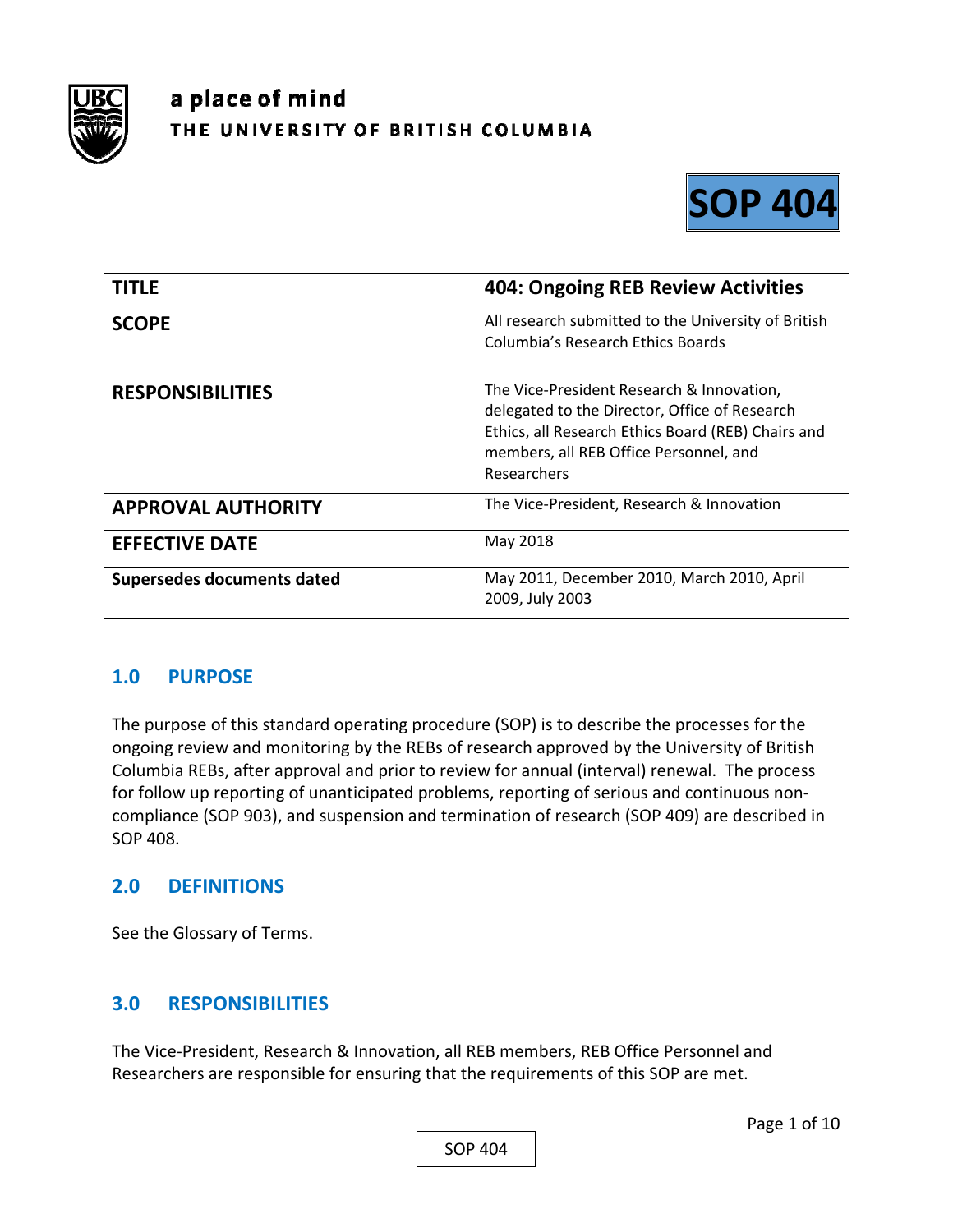The Researcher is responsible for reporting to the REB any new information generated throughout the course of the research that might affect the rights, safety and well‐being of research participants, including reportable events that meet the reporting criteria as per this SOP.

The Researcher is responsible for reporting to the REB any information about the conduct of the research that could affect the rights, safety and well‐being of research participants, including information about any serious or continuing non‐compliance.

When action is taken to ensure the protection of the rights, safety, and well-being of participants (e.g., for an unanticipated problem involving risks to participants or others) the REB is responsible for reporting to the Researcher and the Organizational Official(s) and has the authority to notify the sponsor and/or the appropriate regulatory authorities of any events that meet the reporting criteria. The REB may delegate regulatory authority reporting (as applicable) to the organization.

The REB Chair or designee is responsible for reviewing all reportable events submitted to the REB as well as any proposed amendments to the research, and for determining the type of review (i.e., delegated or Full Board) or action required.

The REB members are responsible for reviewing any new information, reportable events or proposed amendments that are assigned to them or that are assigned to a Full Board meeting, and for recommending the appropriate course of action.

#### **4.0 PROCEDURE**

It may be that the real risk/benefit ratio can be evaluated only after research has begun; therefore, in addition to the formally scheduled continuing review<sup>1</sup>, the REB must receive and review any new information generated throughout the course of the research that might affect the rights, safety and well-being of research participants<sup>2</sup>. Such review may include:

- Review of significant new findings or new information that may affect adversely the safety of the research participants or the conduct of the trial;
- Review of serious and unexpected adverse events and unanticipated problems posing risks to participants or others;
- Review of amendments or changes to research, including protocol deviations;
- Site visits; and
- Third party verification.

Information reviewed by the REB may include:

- Modifications or changes to the previously approved research,
- Reports of unanticipated problems involving risks to participants or others,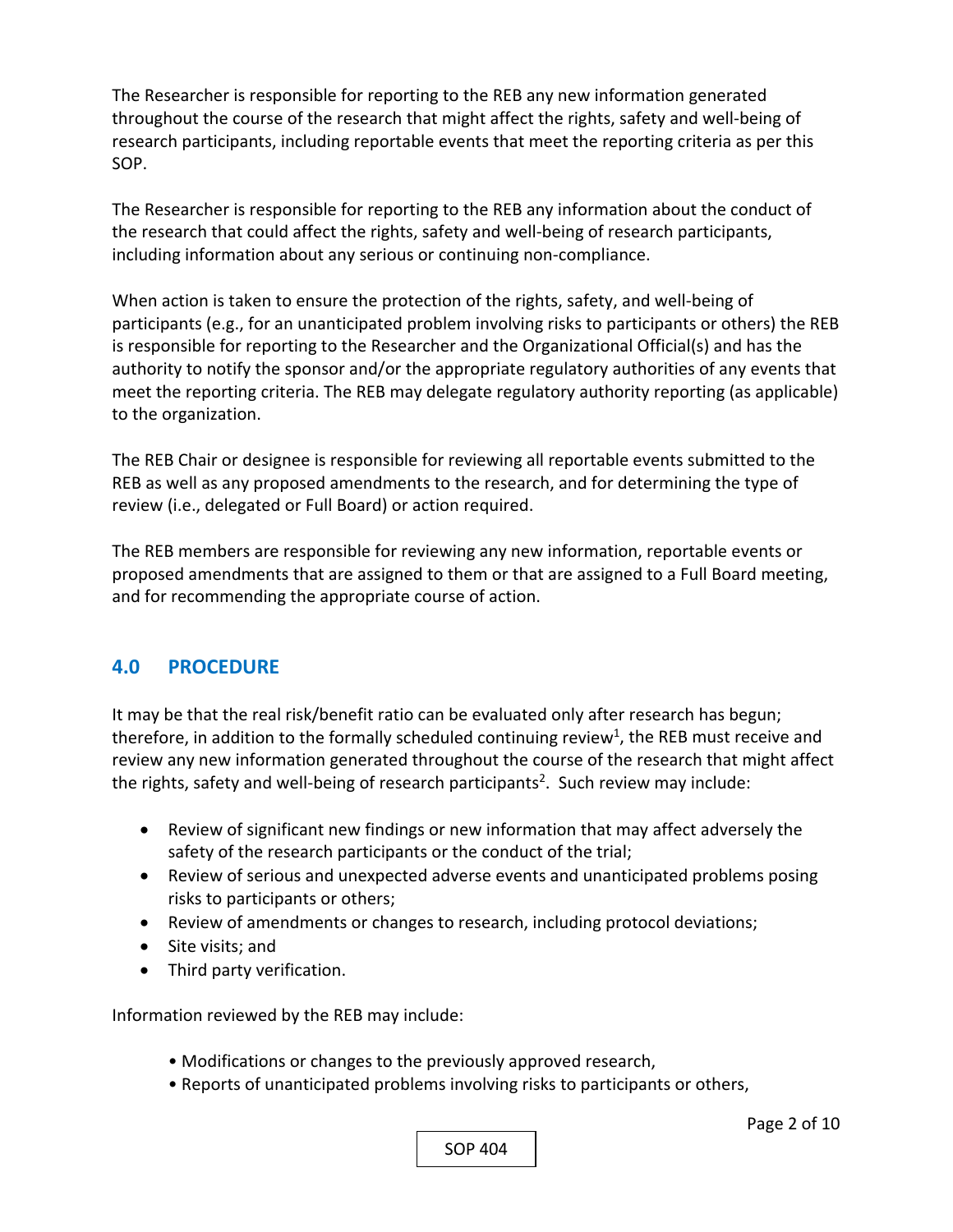- Reports of any serious or continuing non‐compliance,
- Reports of any changes significantly affecting the conduct of the research or increasing the risk to research participants,
- Results of any interim analysis or Data and Safety Monitoring Board (DSMB) assessments,
- Deviations to the previously approved research,
- Adverse events that meet the reporting criteria,
- Reports of any privacy breaches,
- Summary reports of any audits and inspections,
- Any other new information that my affect adversely the safety of the research participants or the conduct of the research,

Modifications to the approved research may not be initiated without prior REB review and approval except where necessary to eliminate apparent immediate hazards to human participants. If changes are made to eliminate immediate hazards, the Researcher must notify the REB immediately.

### **4.1 Amendments to the Approved Research**

- **4.1.1** The Researcher is responsible for submitting to the REB any changes to the approved research in the form of an amendment<sup>3</sup>. Changes to the approved research include modifications including (for example) modifications to the research, to the consent form, to the Investigator Brochure (IB) or product monograph (PM), changes in participant materials (e.g., wallet cards, diary cards, recruitment materials), a change in the Researcher etc.;
- **4.1.2** When the amendment includes a change to the consent form, the Researcher must indicate his/her recommendation for the provision of the new information to current and/or past research participants;
- **4.1.3**  Amendments must be submitted via the RISe system, using the "Amendments to Study" form on the Post-Approval Activity page. Amendments must clearly explain the following:
	- What aspects of the protocol, consent form, information sheet and/or recruitment materials are affected. The revised documents must be highlighted on an attached, revised document,
	- The nature of the proposed change,
	- The reason for the proposed change,
	- Any increase in risk or discomfort for study participants and why it is required,
	- Any need for a change in the consent process,
	- Whether previously or currently enrolled study participants need to be reconsented,
	- Whether or not the amendment meets minimal risk criteria;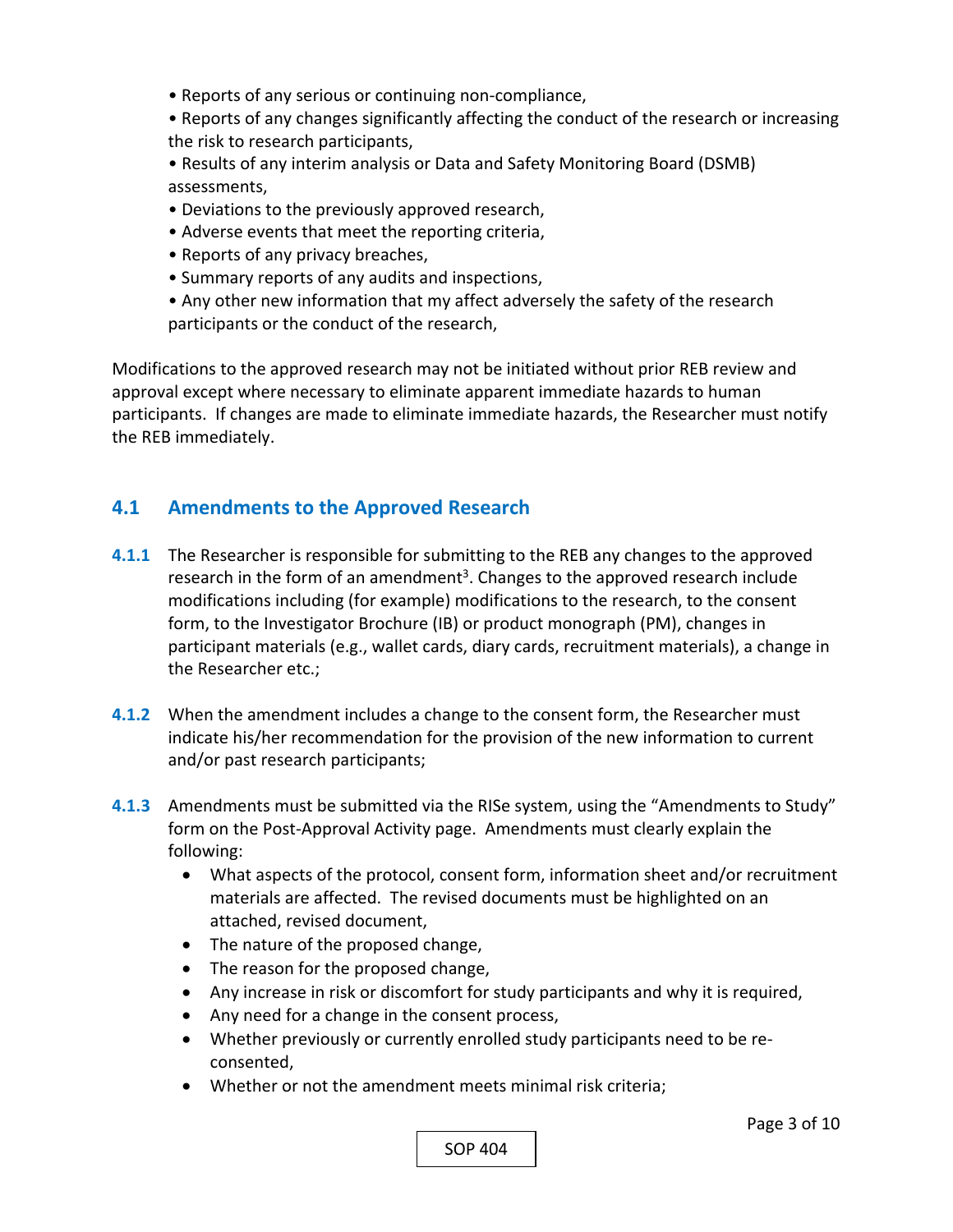- **4.1.4**  The Researcher must indicate the type of review being requested (i.e., Full Board, delegated review or acknowledgement for a minor correction). Supporting correspondence documentation and/or background information may be appended to the amendment submission;
- **4.1.5**  The REB Chair or designee reviews the amendment to determine the appropriate level of REB review required (i.e., Full Board or delegated review);
- **4.1.6**  The REB Chair or designee also may use delegated review procedures for review of amendments when the conditions are met;
- **4.1.7**  If the proposed change represents more than minimal risk, it must be reviewed by the REB at a Full Board meeting. Amendments that may be classified as more than minimal risk may include:
	- Addition of genetic testing, new genetic tests, or tissue banking where genetic testing may or will be performed,
	- Addition of an open label extension phase following a randomized trial,
	- Emergency amendments that arise because of participant safety and may include, but are not limited to:
		- 1. A change in drug dosing/duration of exposure,
		- 2. A change in recruitment that may affect confidentiality or the perception of coercion,
		- 3. A change in experimental procedure or research population;
	- Any amendment that requires approval from Health Canada<sup>4</sup>;
	- Amendments to the protocol that affect the evaluation of the clinical efficacy of the drug;
	- Amendments to the protocol that alter the risk to the health of a clinical trial participant;
	- Amendments to the protocol that affect the safety evaluation of the drug;
	- Amendments to the protocol that extend the duration of the clinical trial;
	- Amendments to the chemistry and manufacturing information that may affect the safety or quality of the drug;
- **4.1.8**  For studies that are funded or supported by the U.S. Federal government or that are subject to the regulations of the U.S. Food and Drug administration, only minor changes in previously approved research may be reviewed by the REB under delegated review procedures<sup>5</sup>;
- **4.1.9**  For amendments requiring Full Board review, the responsible REB Office Personnel assigns the amendment to the next available Full Board meeting. For amendments that meet the criteria for delegated review, the responsible REB Office Personnel will forward the amendment to the designated reviewer;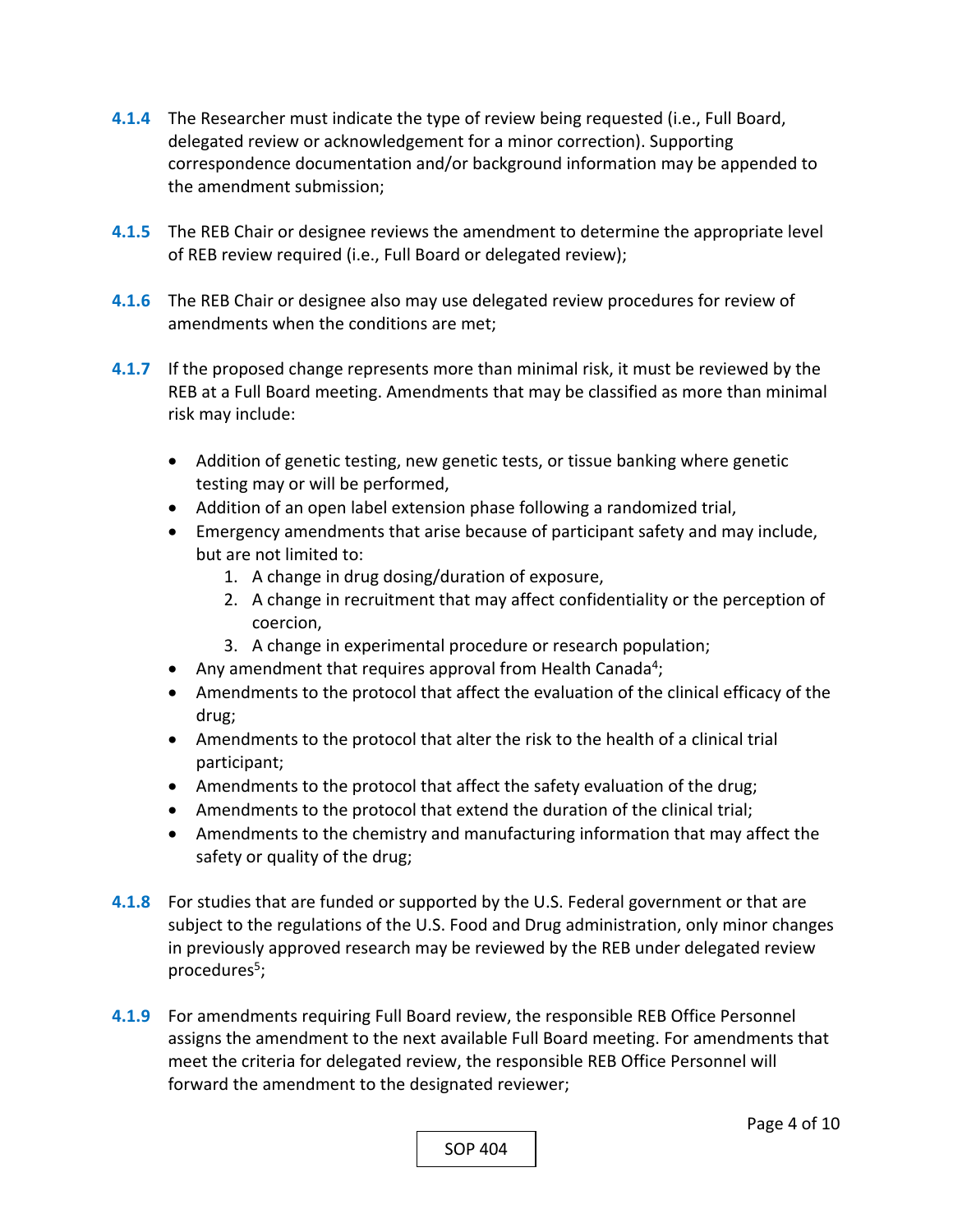- **4.1.10**  When an amendment involves a revised consent, the REB will consider the recommendations of the Researcher in determining if, how and when the new information should be provided to the research participants and whether re‐consent is required;
- **4.1.11**  The REB must find that the criteria for approval are still met in order to approve the amendment;
- **4.1.12**  The amended research may not be implemented prior to the REB review and approval, except when necessary to eliminate immediate hazards to participants.

#### **4.2 Reportable Events**

- **4.2.1** The Researcher is responsible for submitting reportable events that meet the criteria outlined in UBC REB SOP 408 (Reporting);
- **4.2.2 Privacy Breaches:** The Researcher must report to the REB any unauthorized collection, use, or disclosure of personal information (PI) including, but not limited to:
	- The collection, use and disclosure of PI that is not in compliance with the jurisdictional legislation or its regulation,
	- Circumstances where PI is stolen, lost or subject to unauthorized use or disclosure or where records of PI are subjected to unauthorized copying, modifications or disposal,
	- In the Researcher context, any unauthorized collection, use or disclosure of PI that was not authorized under the research and approved in the plan that was submitted to the REB,

The breach must be reported to the REB and, if applicable, to the appropriate Organizational Official as soon as the Researcher becomes aware of the breach.

- **4.2.3 Audit or Inspection Findings:** The Researcher must report to the REB a summary of any relevant audit or inspection findings following a Health Canada inspection, an FDA or other regulatory audit, an internal QA audit or other audits at the site;
- **4.2.4 Research Participant Complaint:** The Researcher must report to the REB, and to the University if required by the REB, a complaint from a participant when the participant reports concerns about their rights as a research participant or about ethical issues related to the research. Researchers are required to include the UBC REB Research Participant Complaint Line contact information on all consent forms given to participants.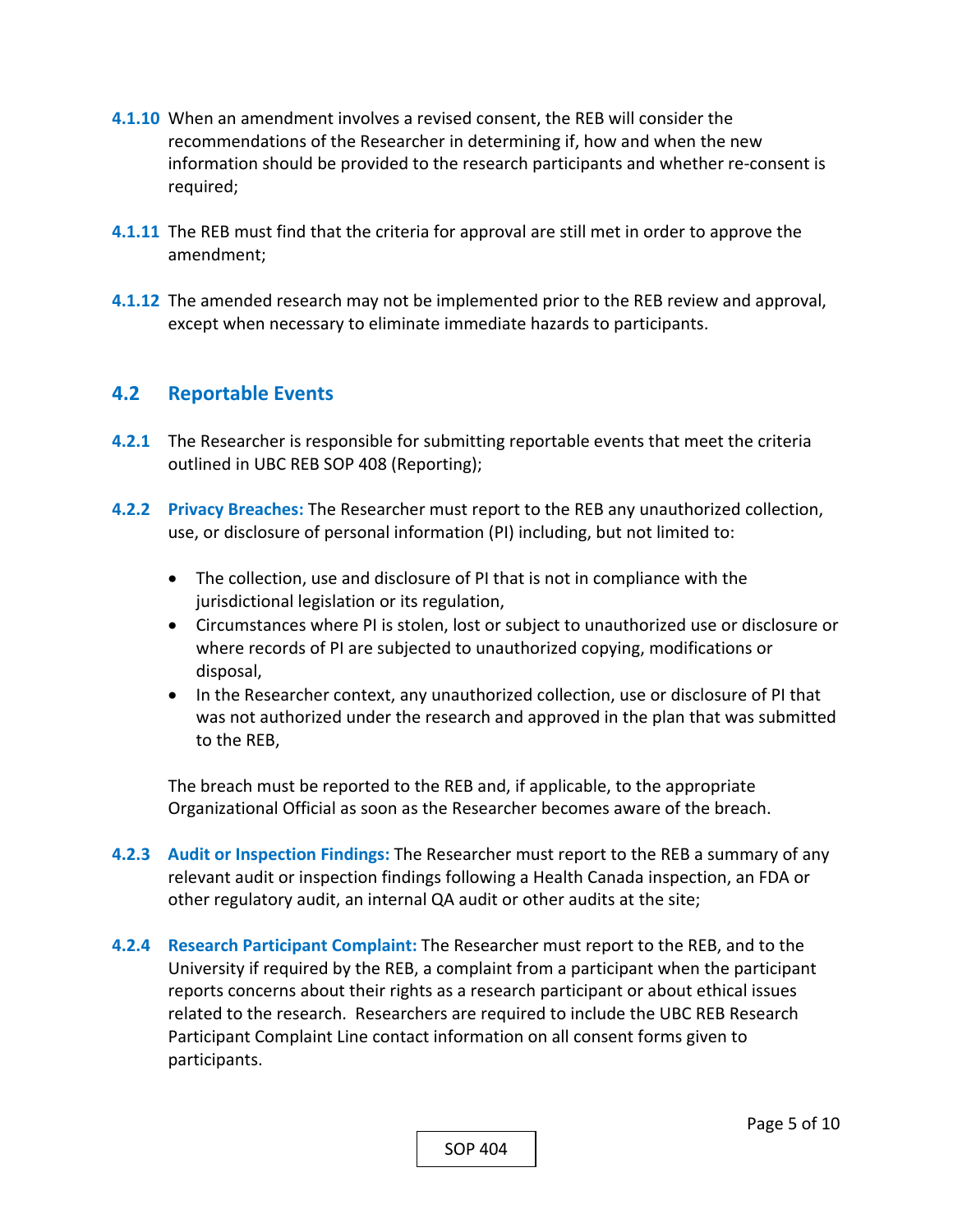## **4.3 Review of Reportable Events by the REB**

**4.3.1** Reports of unanticipated problems must be submitted using the "Request for Acknowledgment" form via the RISe system.

Reports of Unanticipated problems **other than** those that are adverse events must include:

- A description of the incident, experience or outcome,
- An explanation of the basis for determining that the incident, experience or outcome represents and unanticipated problem (as defined in 3.3.),
- The Investigator's opinion regarding its causality to the study/device procedure,
- The action taken in response to the unanticipated problem,
- The outcome of the unanticipated problem,
- The investigator's opinion regarding the implications for continuation of the study,
- The Investigator's opinion regarding the need for any change to study procedures, protocol or consent documents,

Reports of Unanticipated problems that **are** adverse events must include:

- A detailed description of the event and if the event is local an assessment as to whether the event reaction was mild, moderate or severe,
- An opinion expressed by the investigator (if local) or the sponsor (if a qualifying reportable non‐local adverse event) that the event is both serious and unexpected and a justification of that opinion,
- An opinion expressed by the investigator (if local) or the sponsor (if a qualifying reportable non‐local adverse event) that the event is related or potentially related to the study drug/procedure/device and an explanation of that opinion,
- An opinion expressed by the investigator (if local) or the sponsor (if a qualifying reportable non‐local adverse event) respecting the implications of the event on the continuation of the study and any further actions that may be required such as changes to the study procedure, informed consent or protocol,
- A statement of the response to and the patient outcome of the event;
- **4.3.2** The responsible REB Office Personnel will screen the reportable event submission for completeness;
- **4.3.3** Privacy breaches are reviewed by the REB Chair or designee, and any recommendations including remedial action are determined in consultation with the Director, Office of Research Ethics and, if necessary, the University's privacy office. The privacy breach report is forwarded to the REB Chair or designee for review and final acknowledgement;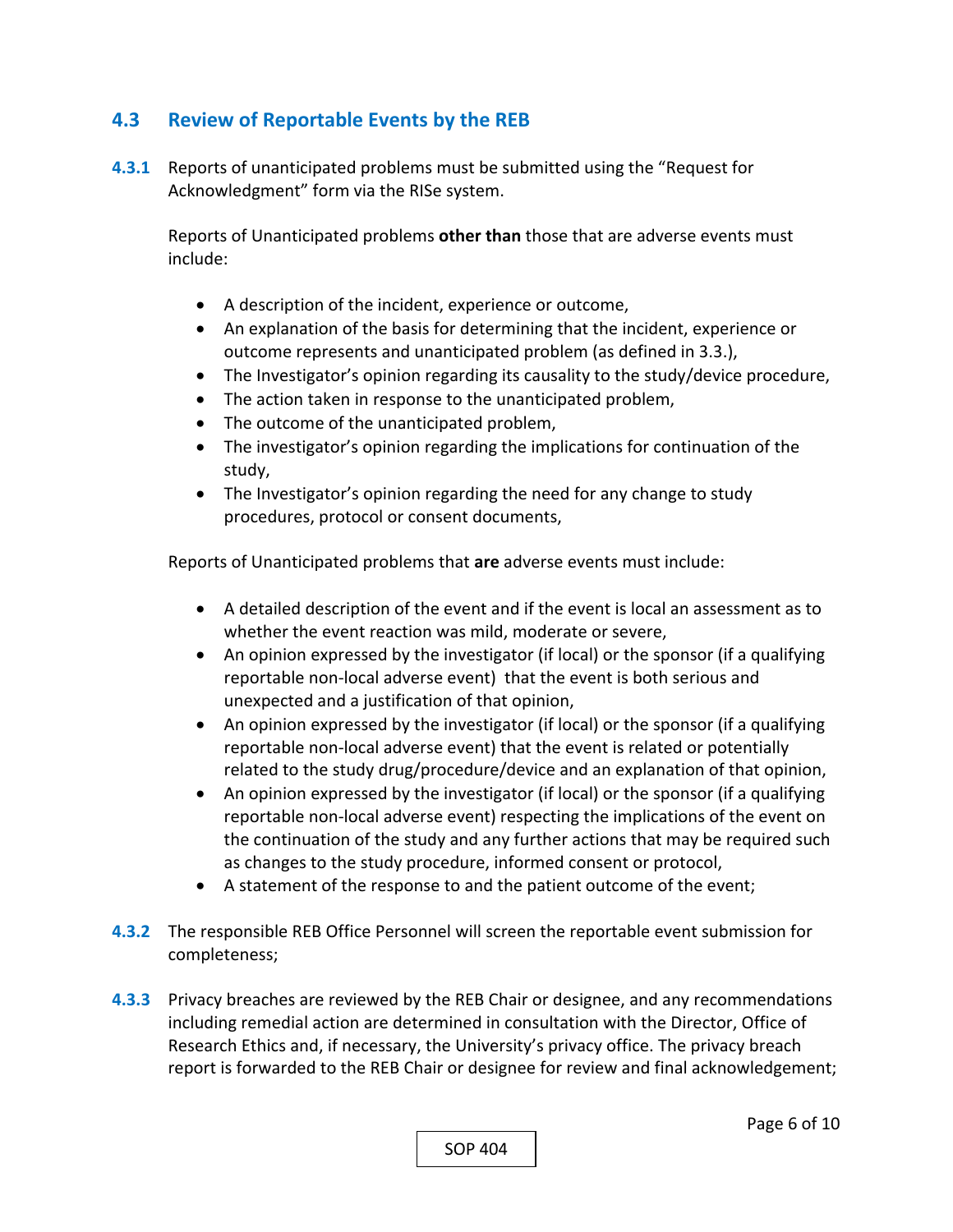- **4.3.4**  The REB Office Personnel may route the submission back to the Researcher to request clarifications, missing documents or additional information;
- **4.3.5**  The REB Office Personnel will forward the submission to the designated REB reviewer(s);
- **4.3.6**  The assigned REB reviewer(s) will conduct a review of the report and determine if any action or follow‐up is required;
- **4.3.7**  The assigned reviewer(s) may request further information from the Researcher;
- **4.3.8**  When reviewing a reportable event, the REB should:
	- Assess the appropriateness of any proposed corrective or preventative measures by the sponsor and/or Researcher,
	- Consider any additional appropriate measures that may or may not have been identified or proposed by the sponsor and/or Researcher,
	- Consider whether the affected research still satisfies the requirements for REB approval; in particular whether risks to research participants are still minimized and reasonable in relation to the anticipated benefits, if any, to the research participants and the importance of the knowledge that may reasonably be expected to result,
	- Consider whether some or all of the research participants should be notified of the events (i.e., if it may affect the participant's willingness to continue participation in the research),
	- Consider whether suspension or termination of the ethics approval of the research is warranted;
- **4.3.9**  If the event does not raise concerns and does not appear to involve risks to research participants or others, the REB Chair or designee acknowledges the report, and no further action is required;
- **4.3.10**  If the REB Chair or designee determines that the event meets the criteria for an unanticipated problem, and if immediate action is required to protect the safety of research participants, he/she may suspend ethics approval of the research pending review by the Full Board, providing the justification for such action is documented;
- **4.3.11**  For reportable events reviewed at a Full Board meeting, the REB determines whether further action is required. Possible actions that could be taken by the REB include, but are not limited to:
	- Placing a hold on the research pending receipt of further information from the Researcher,
	- Requesting modifications to the research,
	- Requesting modifications to the consent form,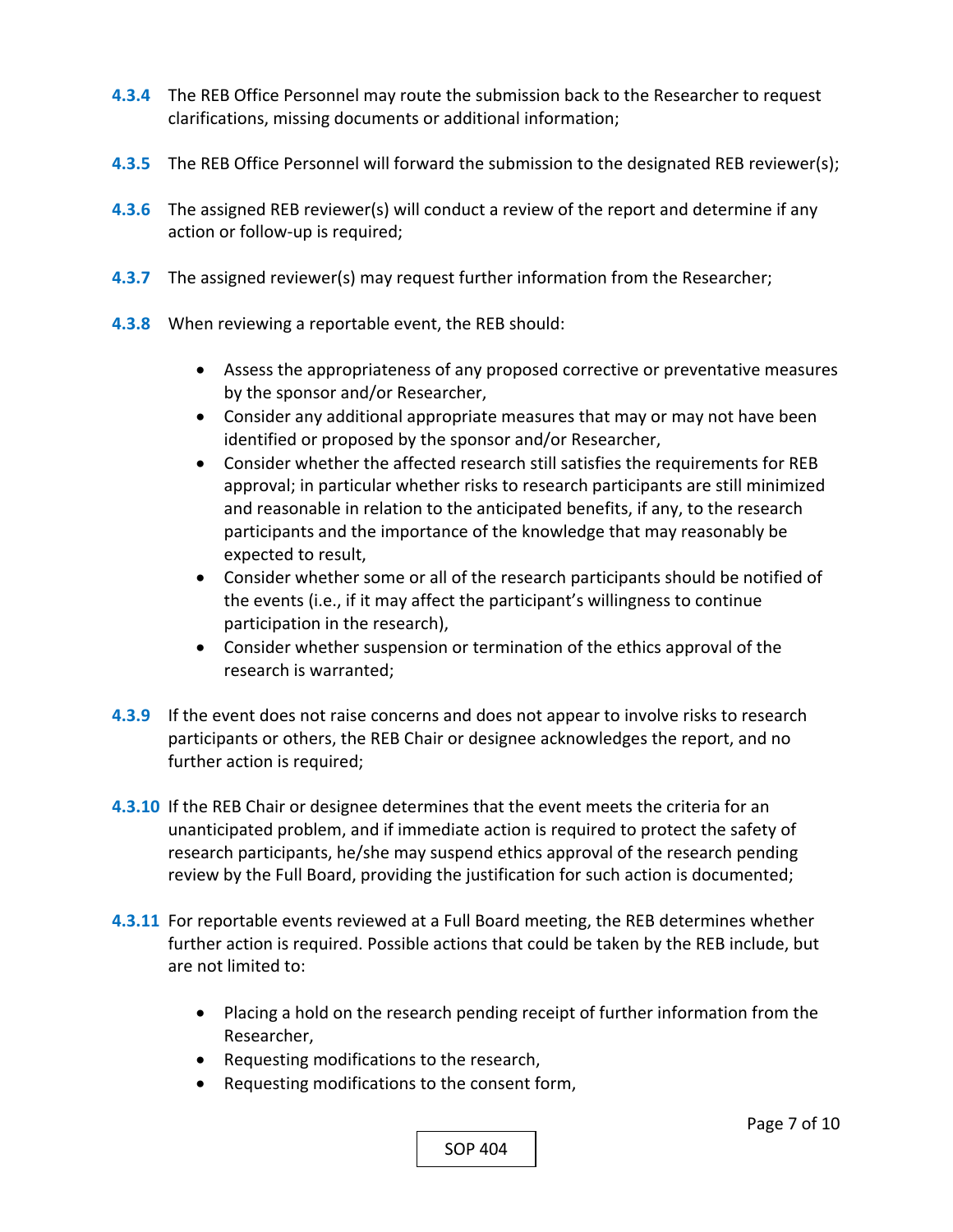- Providing additional information to past participants,
- Notifying current participants when such information might affect the participants willingness to continue to take part in the research, and requiring that current participants re‐consent for ongoing participation,
- Altering the frequency of continuing review,
- Observing the research or the consent process,
- Requiring additional training of the Researcher and research staff,
- **•** Termination or suspension of the research,
- If the REB determines that the event does not raise concerns about risks to research participants, the REB may decide that no further action needs to be taken;

If the research study is funded by the U.S. Federal government, or regulated by the U.S. FDA, the REB will notify the appropriate institutional officials in accordance with UBC REB SOP 408;

**4.3.12**  When action is taken to ensure the protection of the rights, safety, and wellbeing of participants (e.g., for an unanticipated problem involving risks to participants or others) the REB chair or designee is responsible for reporting to the Researcher and the University (as necessary), and has the authority to notify the sponsor and the appropriate regulatory authorities (as applicable). The REB may delegate regulatory authority reporting (as applicable) to the organization.

#### **4.4 Site Visits/Audits**

- **4.4.1** The REBs have the authority to observe, or have a third party observe, the consent process of research it has approved, and to verify that the study is being conducted as required by the REB and within University and site‐specific Policies and Procedures as appropriate. Under the direction of the Director, Office of Research Ethics, REB Office Personnel, including but not limited to third parties not affiliated with the institution, may perform site visits to verify information in the initial study application or in any continuing review submissions;
- **4.4.2** The REB will consider the following criteria to determine if a site visit is required:
	- The research involves vulnerable populations or high risk procedures,
	- The Researcher has a history of serious or continuing non-compliance related to continuing review in the past three years,
	- The REB has reason to doubt the veracity of the information provided by the Researcher,
	- The information provided by the Researcher is inconsistent with other information known to the REB and the inconsistency cannot be resolved through communication with the Researcher,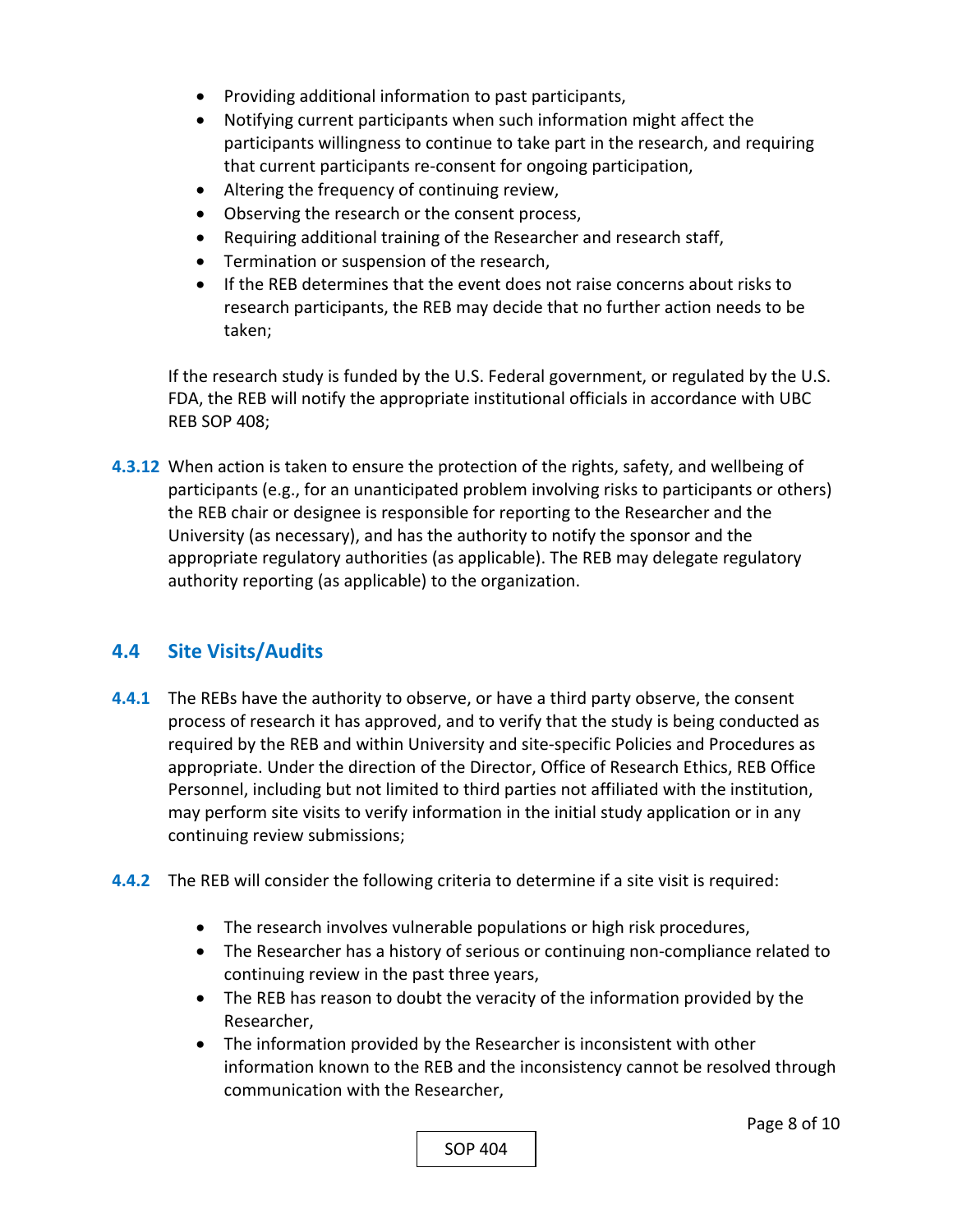Any other reason where the REB believes verification should be required.

#### **4.5 External Verification**

- **4.5.1** UBC's REBs routinely utilize sources other than the Researcher to identify information that may affect projects currently under their oversight. Those sources include but are not limited to the Institution, including the Researcher's supervisor, FDA or Health Canada Inspection reports, media reports, participant complaints, research staff informants, site visit reports and the Internet (FDA warning letters, OHRP and FDA debarment lists and Federal Register notices.);
- **4.5.2** The following avenues provide UBC's REBs with information that is supplemental to the information provided by the Researcher:
	- UBC's site visit/continuing review procedure,
	- UBC's REBs require copies of data monitoring committee reports for review at annual (interval) renewal,
	- UBC's Office of Research Ethics (ORE) is in direct contact with UBC officials responsible for handling all allegations of research misconduct. ORE is notified in the event that a Researcher has his or her privileges revoked, or has otherwise been disciplined or investigated by the Institution regarding the conduct of the research,
	- UBC's REBs are often directly contacted by research sponsors who notify the Boards of relevant information when appropriate.

## **5.0 REFERENCES**

1. *The Tri‐Council Policy Statement: Ethical Conduct for Research Involving Humans*, Article 6.14: http://www.pre.ethics.gc.ca/eng/policy-politique/initiatives/tcps2-eptc2/chapter6-chapitre6/#ch6\_en\_a6.14

2*. U.S. Department of Health and Human Services – Title 45 Code of Federal Regulations Part 46 (45 CFR 46.109(e)):*  https://www.hhs.gov/ohrp/regulations‐and‐policy/regulations/45‐cfr‐46/index.html#46.109 *U.S. Department of Health and Human Services – Title 21 Code of Federal Regulations Part 56 (21 CFR 56.109(f)):*  https://www.accessdata.fda.gov/scripts/cdrh/cfdocs/cfcfr/CFRSearch.cfm?fr=56.109

3*. U.S. Department of Health and Human Services – Title 45 Code of Federal Regulations Part 46 (45 CFR 46.103(b)(4)(iii)):* 

https://www.hhs.gov/ohrp/regulations‐and‐policy/regulations/45‐cfr‐46/index.html#46.103 *U.S. Department of Health and Human Services – Title 21 Code of Federal Regulations Part 56 (21 CFR 56.108(a)(3)&(4)):*

https://www.accessdata.fda.gov/scripts/cdrh/cfdocs/cfcfr/CFRSearch.cfm?fr=56.108

4. *Health Canada Food and Drug Regulations, Part C, Division 5, C.05.008 Subsection 2*: https://www.canada.ca/en/health-canada/services/drugs-health-products/drug-products/applicationssubmissions/guidance‐documents/clinical‐trials/links.html